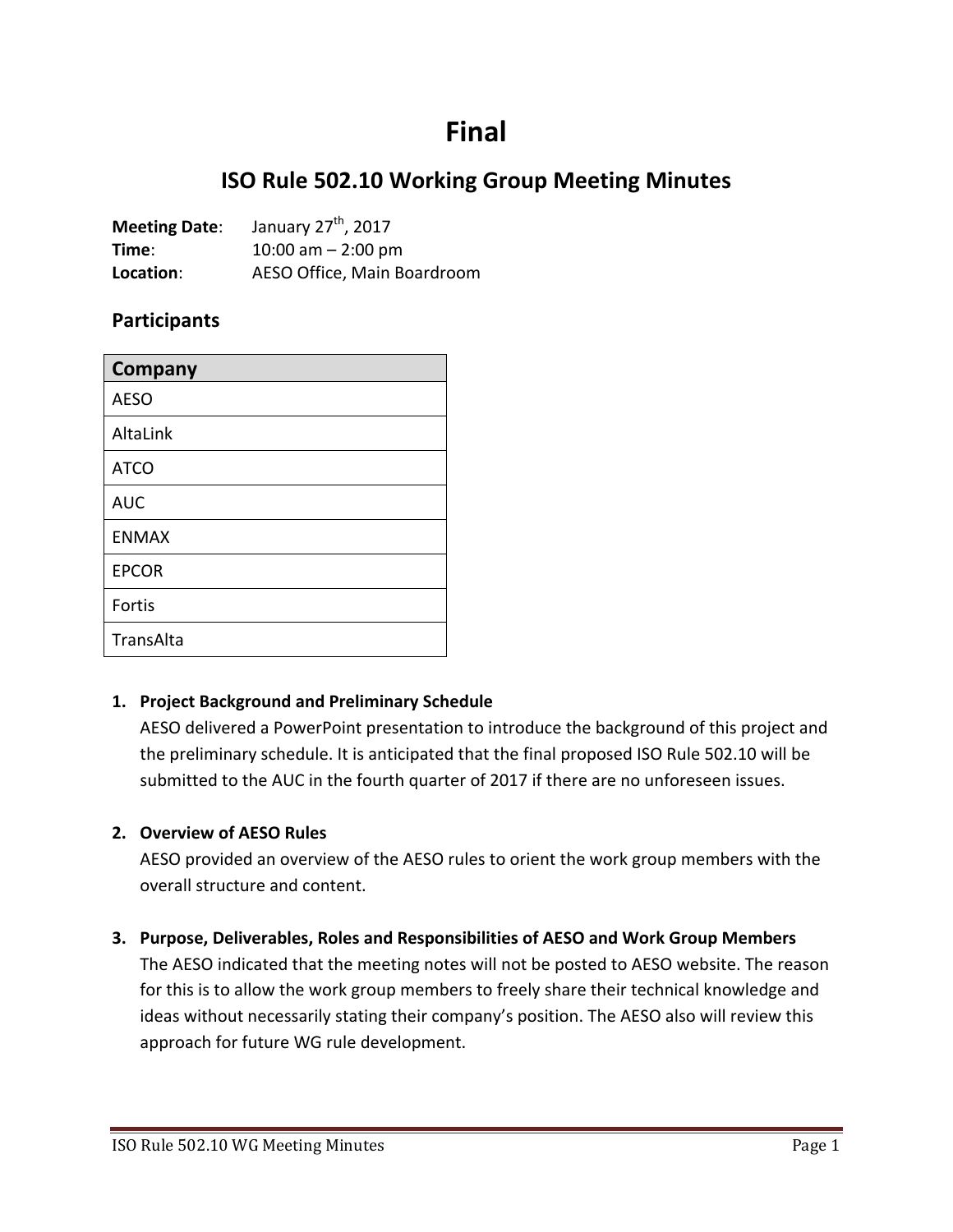## **4. What should be included in 502.10?**

The AESO prepared a spreadsheet that lists all the sections of the current AESO Measurement System Standard and identifies the recommendation of the AESO to either retain or remove each of these sections.

## **1.0 Introduction**

### • **Section 1.1 Purpose**

All attendees agreed to remove the Purpose section from the new rule.

## • **Section 1.2 (Application)**

The AESO proposes that ISO rule 502.10 should apply to the AESO and entities that own revenue metering systems, including the legal owner of:

- a transmission facility;
- an electric distribution system;
- a generating unit;
- an aggregated generating facility; and
- an Industry System that has been designated as such by the Commission.

The legal owners can contract third parties to design, install and maintain the meters. The ISO does not have any contracts with third parties, therefore the AESO rule cannot be enforced by the MSA to such parties.

This proposal generated a significant discussion with the work group members. All attendees agree that the applicability needs to be specific in order to only apply ISO rule 502.10 to the appropriate entities.

#### *Action*:

i. AESO will work on the applicability and propose new wording to group at the next WG meeting.

(Please refer New ISO rule 502.10 Applicability)

- ii. A technical discussion is required for metering on borders, there may be a few exceptions for metering on provincial borders.
- **Section 1.4 Modifications**, **Section 1.5 Requirements for Review** and **Section 1.6 Stakeholder Review Committee**

All attendees agree to remove these sections from the new ISO rule 502.10.

## **2.0 Roles & Accountabilities**

All attendees agree to remove this section from the new ISO rule 502.10.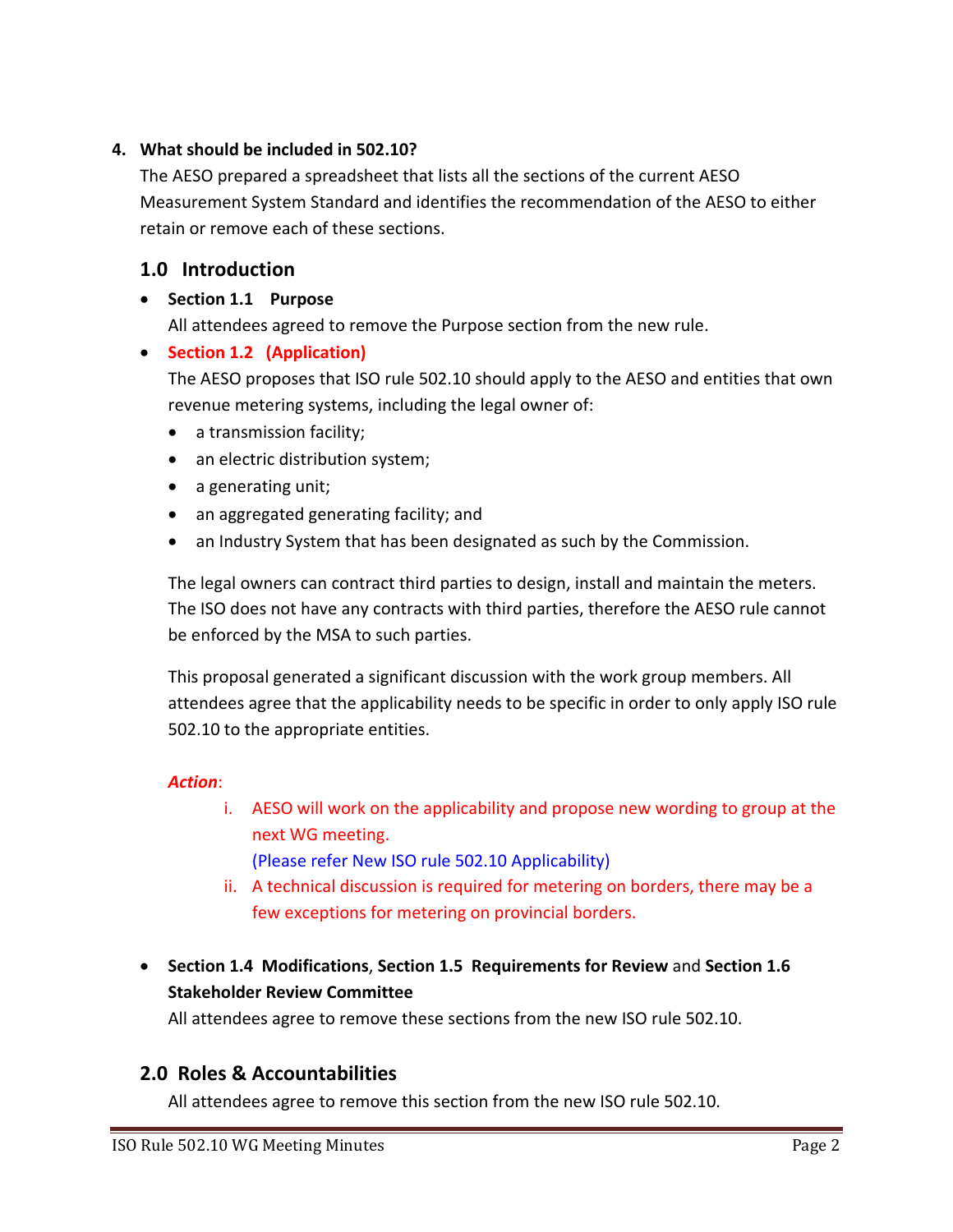## **3.0 Measurement System**

## • **Section 3.1 Scope**

All attendees agree to remove this section from the new ISO rule 502.10.

## • **Section 3.2 Function Overview**

All attendees agree to modify this section by removing item (a) and (b) from the new ISO rule 502.10. Item (c) needs to be re-worded. All attendees agree to remove item (d) from the new ISO rule 502.10.

#### • **Section 3.3 Service Requirements**

This section needs to be more specific regarding the responsibility of the AESO, such as the AESO having the responsibility for system level revenue metering system but not for distributed generation and load.

#### • **Section 3.3.1 Measurement Point Definition Record** All attendees agree to:

- Move Appendix 9 into ID (Information Document). The metering system owner will need to provide a draft of the MPDR within a specified time (TBD, such as 30 days?).
- Remove Item (a) from the new rule because AUC Rule 021 has the requirement for the Data Recipient timeline and format.
- Remove Item (b) from the new rule because the facility owner should define the number and type of measurement points.
- Remove Item (c) from the new rule. The MPDR should include the attributes (location, polarity, etc.) of the MP (Measurement Point).
- Revise Item (d) to, "ISO will review and approve MPDRs".
- Remove Item (e) from the new rule because the AESO does not have the authority to exempt any metering points.

## • **Section 3.3.2 Audit and Section 3.3.3 Checking Metering**

All attendees agreed to remove the above two sections from the new ISO rule 502.10.

• **Section 3.3.4 Disputes**

AESO proposes to remove this section from the new ISO rule 502.10 because ISO rule 103.2 Dispute resolution covers this. A concern was raised by Fortis that Measurements Canada may get involved if the AESO does not have a dispute resolution process in the new ISO rule 502.10.

*Action: AESO needs to do a legal verification to see if the new Dispute rule covers the applicable dispensations in accordance with the existing section 3.3.4.*

This cannot be completed before the legal review for the new rule.